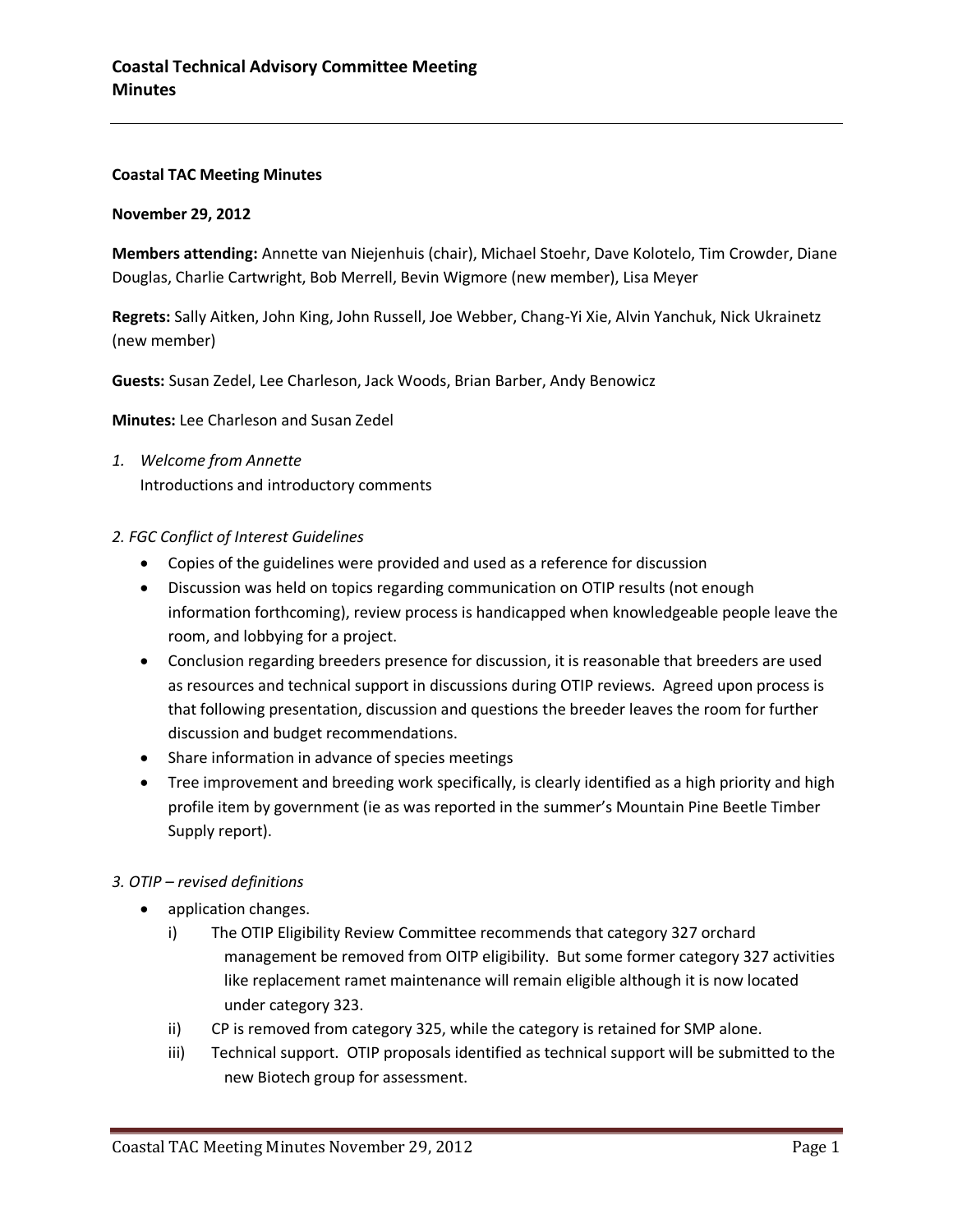## • application quality

More care is needed in proposal writing, it is more than a cut and paste exercise. Relevant information, not more information, is needed in an application.

• required reports

Quarterly reporting for the  $2^{nd}$ ,  $3^{rd}$  and final quarters are required.

Post summary technical reports on FGC's website (on CTAC's page or the publication page if appropriate)

## *4. TAC Reports*

The following committee activities were reported:

- Genetic conservation TAC by Dave Kolotelo
- Extension TAC by Diane Douglas
- Pest Management TAC by Tim Crowder
- Decision Support TAC by Susan Zedel.
- Seed Transfer TAC by Lee Charleson. **Post the ministry genecology strategy document on STTAC's website.**

## *5. FGC Report*

• Report by Jack Woods.

## *6. CTAC Membership – FNABC, Others*

New CTAC members are Bevin Wigmore, FNABC representative and Nick Ukrainetz.

**Action item: Jack and Annette: consider representation from a pathologist. Rona Sturrock was suggested.** 

#### *7. OTIP Eligibility, Business Plan Review*

 $\bullet$  Fdc – SPU 01, SPU 19, SPU 31

**Action item: For SPU 01 add selfing to technical support category 350, Comment: Research at UBC (Yousry) indicate significant selfing in orchard Fdc seedlots, may need further work.**

**Action items: For SPU 01 add nursery issues. Comment: Sylvia L'Hirondelle has been studying some relevant nursery issues - storability, cold hardiness, etc.**

**Action item: For SPU 01. Bevin Wigmore will send three nursery issues ranked by priority to Michael Stoehr. Michael will work with Sylvia for proposal development.** 

**Action item for SPU 31: Remove category 326 induction. Comment: Keep SMP in case Canfor wants to manage and collect from orchard 116, but induction should be removed.**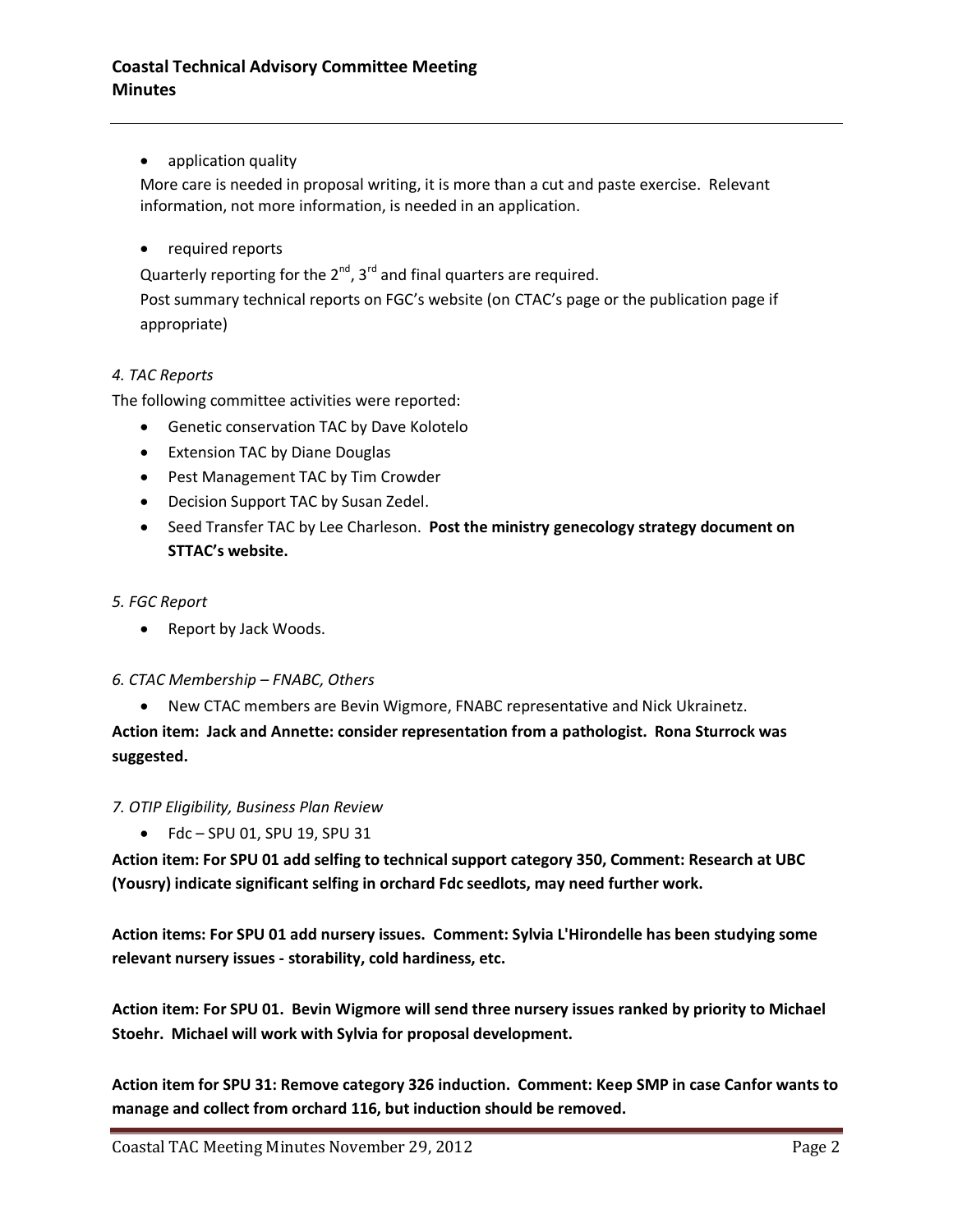## **Action item for SPU 31: Needs more follow-up to see if more ramets are actually needed.**

- Cw SPU 02. No changes. There was discussion on pollen contamination for Cw. It is currently not reported but now that gain is increased it should be considered. Saanich Cw seed orchard is deemed redundant but under the new OTIP eligibility guidelines the review committee may reconsider the redundancy assessment. Redundancy status may change between years if seed supply is low.
- Hw SPU 03, SPU 24. No changes. For SPU#3. New Breeding Values will be released in January 2013. If Genetic Worth for Growth will increase by +5 or more, Hw M Low orchards may be eligible for OTIP.

**Action item: Annette. Assess the ability and /or appropriateness to use seed germination as well as GW when filtering seed supply for seed with resin vesicles.** 

 $\bullet$  Ss – SPU 06. No changes.

# **Action item: Susan Zedel. Check heritage of parent trees in orchard YPP144; are there any parent trees from QCI?**

- $\bullet$  Pw SPU 08. No changes.
- Yc SPU 11. No changes. There was discussion on seed orchard capacity, if considering the installation of a Yc seed orchard, note the establishment is ineligible for OTIP funds as it would be a new orchard.

\*if significant quality boosts are indicated in the proposal, review committee may support additional activities

• Other

Discussion on red alder. Is the proposed orchard for improved seed? And does FGC approve red alder?

Chang-Yi is putting in new progeny tests for red alder to get better GW estimates.

## **Action item: Lisa. Send the species plan and orchard size information for red alder to Jack for inclusion in the business plan.**

## *8. OTIP Eligibility Recommendation - Vote*

**Motion was made to accept eligibility table as discussed by Dave Kolotelo. Seconded by Lisa Meyer. Approved.**